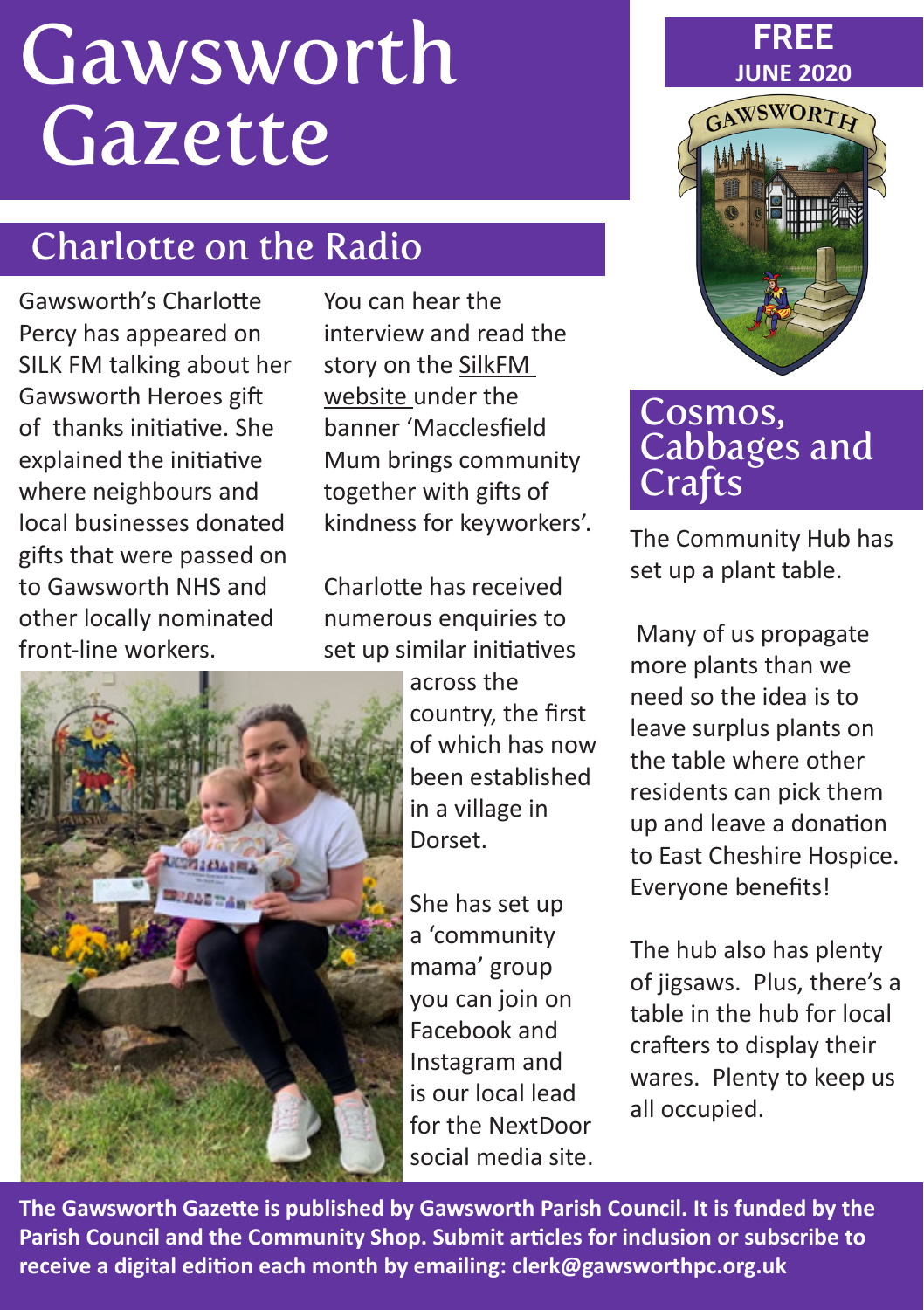#### John Upton **Charity**

The John Upton Charity (i.e. The Parish Council) met virtually and finalised its 2019-2020 accounts.

Grants totalling £6332 for the benefit of Gawsworth were made. A chairman's report is being finalised and will be published.

## WI Virtual Meetings

The WI Committee Ladies held a virtual meeting/ catch up on Zoom.

A recipe book is in preparation and members are being encouraged to keep notes and diaries during these lockdown times.

## New Council Leadership



Cllr Rupert Richards has taken over as Parish Council Chairman after Cllr Paul Woods completed his twoyear stint. Cllr Penny Shepherd was elected Deputy Chairman. The Council's May meeting was held online.

Members of the public had a chance to raise through Zoom and could watch live or later on the Gawsworth Life Facebook page. The council welcomed the comments made and all will be taken on board. You can still comment by emailing clerk@gawworthpc.org.uk. The next meeting will be on Tuesday 9th June at 7.30 and we welcome you joining us – virtually.

### Shop and Hub **News**

The nomination of our team as Gawsworth Heroes was unexpected and much appreciated. Thank you also for all your kind words, they mean a lot to us. We know keeping the shop open is the most important service we can provide and we all wanted to do it to help our community through this difficult time.

The fresh fruit and veg along with the plants are proving so popular that customers are trying to buy them before we can get them through the door. Sourcing supplies though is particularly difficult at present so don't be surprised if we decline to take orders. Sales generally are the best we have ever had so thank you for supporting us so we can help you.

You will notice we have made a number of changes to the shop. These are to further protect yourselves, our staff and our volunteers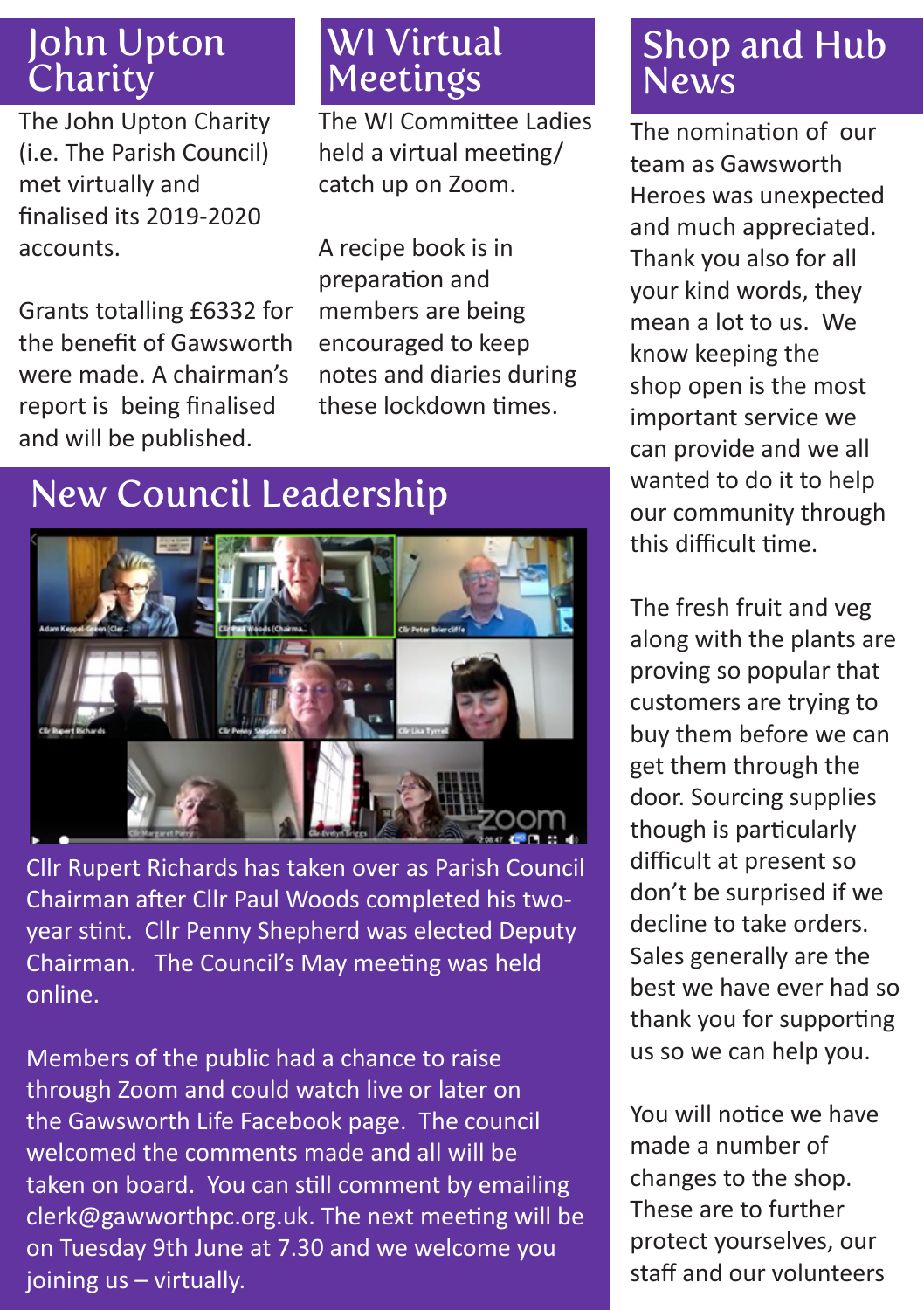from Covid-19 and reflect concerns expressed by some of you.

If you have to queue outside the shop please form a queue towards the post box to keep access to the hub and No.6 clear. Please remember to maintain social distancing at all times whether in the shop or outside. There is a new screen in front of the till; when you have your goods and are ready to pay please wait behind the orange line till you are asked to place your purchases on the counter.

When placed please step back to the line while they are tilled. You will be then asked to step forward to pay while the till operator steps back. Once paid for you can collect your goods and exit via the hub door to avoid those waiting to come in.

At the moment there is quite a lip in the hub front door which we are planning to remove to make the exit safer.

Please be careful in the meantime.

As you pass through the hub you will see tables have been placed under the window on which are donated magazines and jigsaw puzzles that you can either purchase for a small donation to East Cheshire Hospice or swap for something you are donating. Please no books at the moment. The magazines are mostly for cross stitching so if you are getting bored you might find a project to do.

Outside the hub is a table for donated plants which again can be purchased by a donation to the Hospice. In each case there is a collection box for donations.

Janet continues to do a sterling job with her quiz sheets and would welcome any contributions, jokes, quizzes, poems or anecdotes.

Stay safe.

#### Tennis Courts Reopened

The Tennis Court has been opened for play in line with government guidelines the children's play equipment remains closed. Don't let your children into that area and PLEASE don't rip off the barrier tape.

## Crime Reports

Our PCSO reports that on 11th May a van & shed were broken into on a farm off Congleton Rd Gawsworth. Various tools and 2 caravans were stolen.

#### Where in Gawsworth?